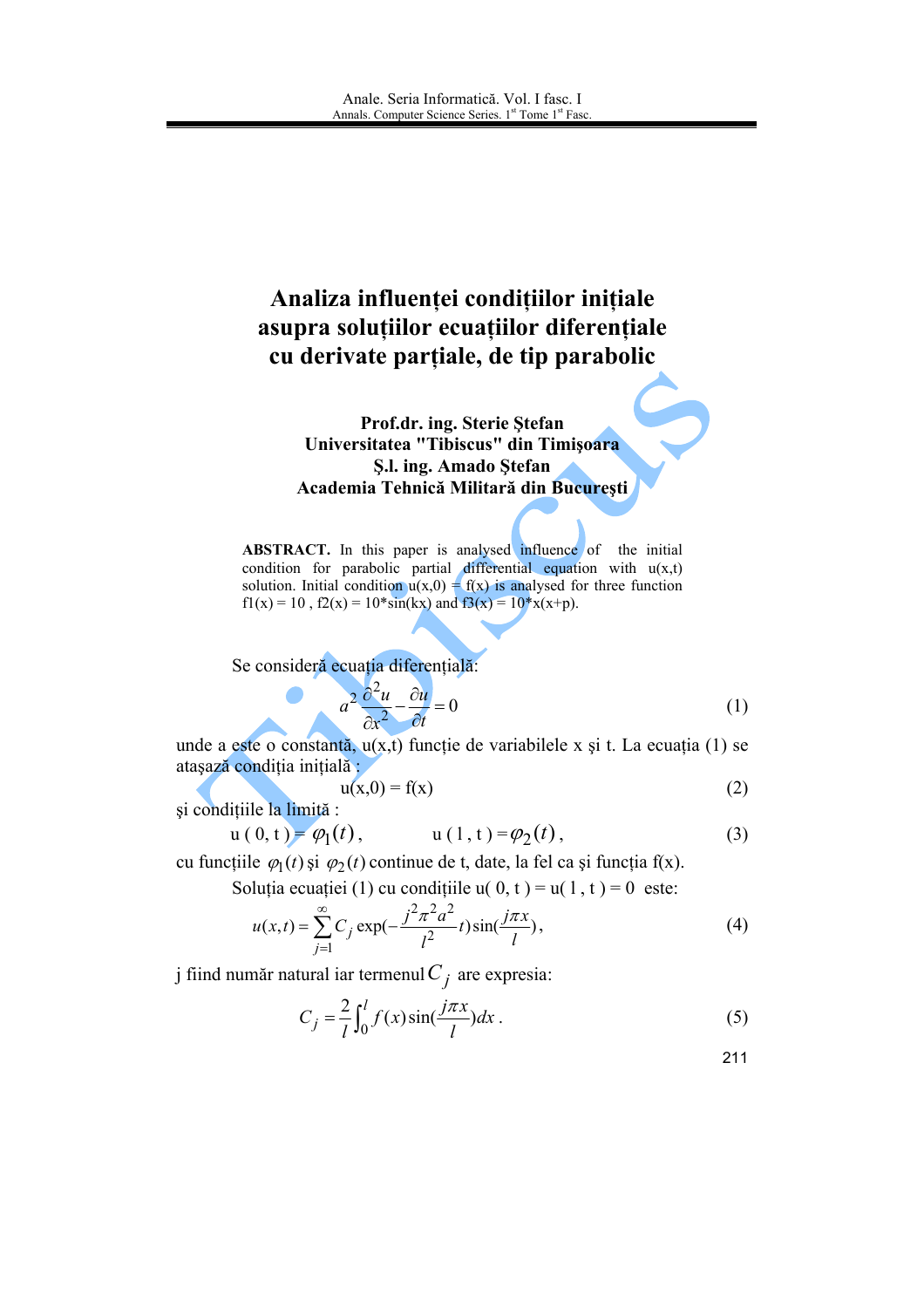#### Variația coeficientului $\,C_{\,j}\,$ la funcțiile constante, sinusidale și polinomiale  $\mathbf{1}$

Se consideră funcțiile și coeficienții  $C_j$  corespunzători :

$$
f1(x) = 10
$$
;  $f2(x) = 10 \cdot \sin(\frac{\pi x}{10L})$ ,  $L = 0.2$ ;  $f3(x)=10x(x+4)$ ;

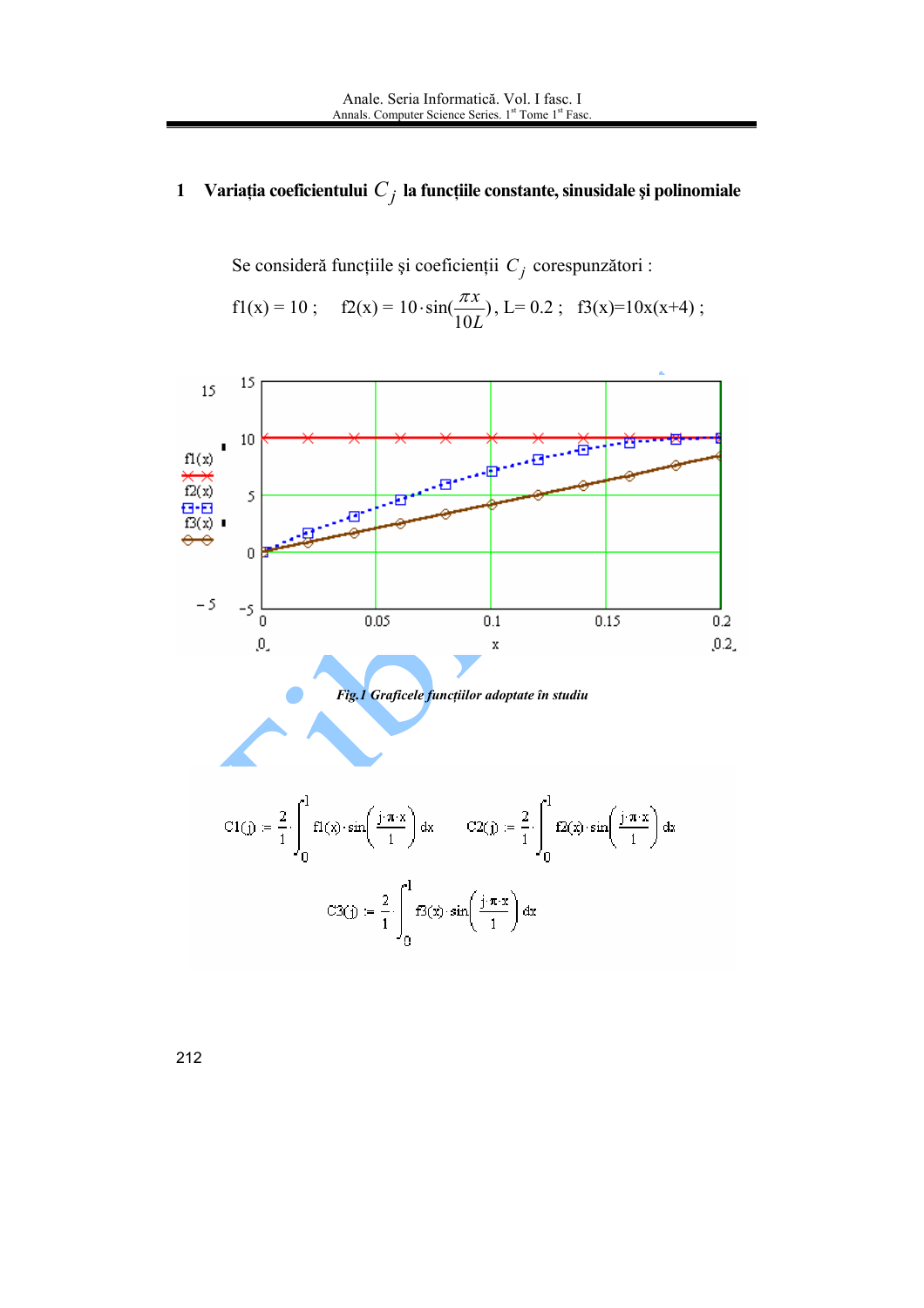

Fig.2 Variația coeficienților  $C_i$  corespunzători funcțiilor  $f(x)$  adoptate

# 2 Variația soluțiilor ecuației diferențiale (1) cu condiții inițiale corespunzătoare funcțiilor constante, sinusidale și polinomiale

Soluțiile ecuației diferențiale (1) în condițiile (2) corespunzătoare funcțiilor f1(x), f2(x) și f3(x) sunt date de relația (4) cu considerarea coeficienților  $C_i$ corespuzători. Astfel pentru L = 0.2 ; a = 0.1 ;  $t \in [0,1]$ - cu pasul 0.01 și  $x \in [0, L]$ -cu pasul 0.01L se obțin următoarele variații:



Fig.3 Variația în timp a soluțiilor  $u(x,t)$  la  $x = 0.05$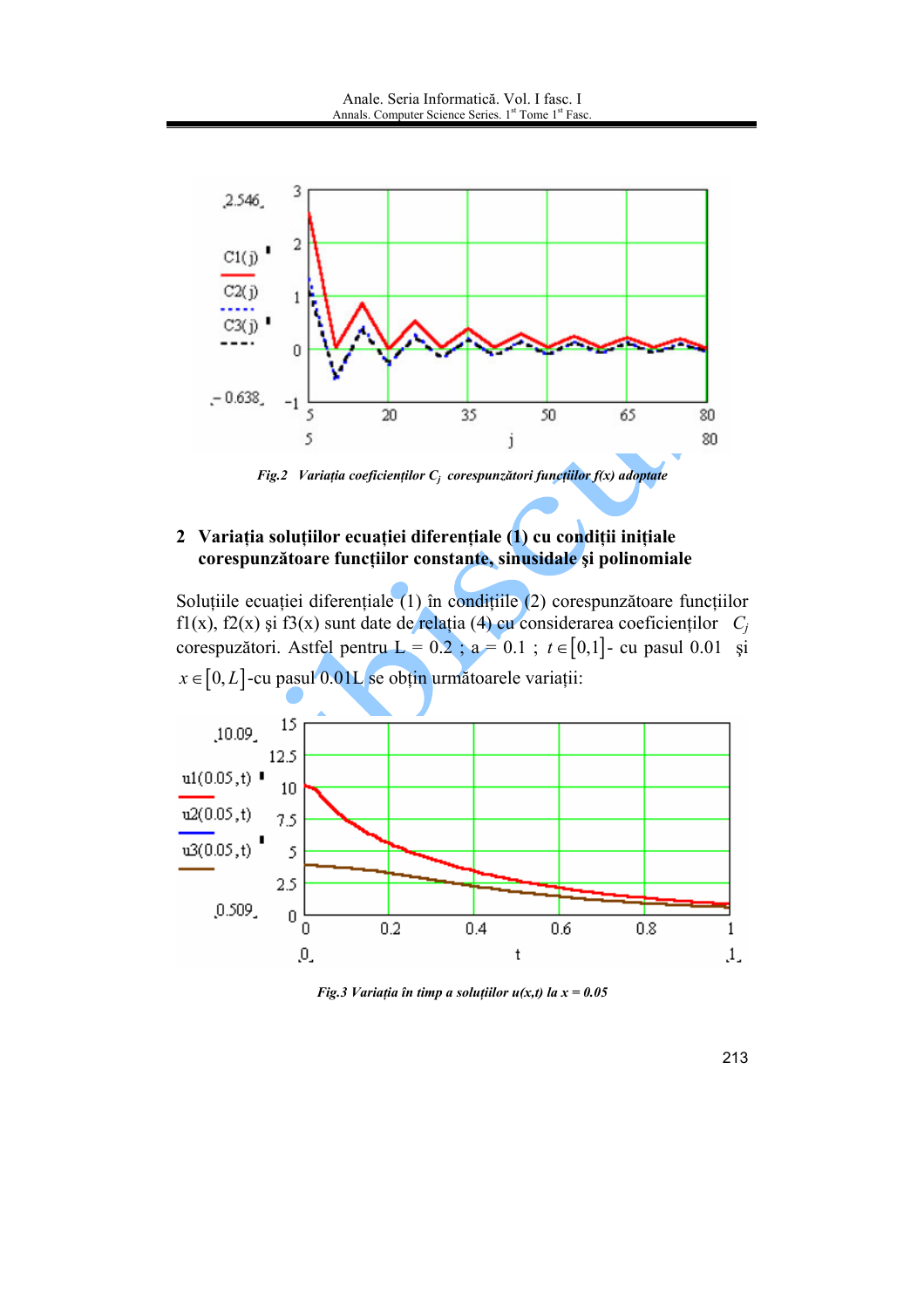# 3 Cazul domeniului de variație a variabilei  $x \in (-\infty, +\infty)$

Ecuației diferențiale (1) i se asociază numai condiția inițială (2), funcția  $f(x)$ fiind definită, integrabilă și mărginită pentru toate valorile lui x. Soluția ecuației (1) în acest caz este dată de formula lui Poisson:

$$
u(x,t) = \frac{1}{2a\sqrt{\pi}} \int_{-\infty}^{\infty} \frac{f(\eta)}{\sqrt{t}} \exp(-\frac{(\eta - x)^2}{4a^2 t} d\eta)
$$
 (6)



Fig.4 Variația în timp a soluțiilor  $u(x,t)$  la  $x = 0.1$ 

See adoptă 
$$
x \in (-L, L)
$$
 și funcțiile

\n $f1(x) = 10$ ,

\n $f2(x) = 10 \sin\left(\frac{\pi(x + L)}{2L}\right)$  și

\n $f3(x) = \frac{10}{L^2}(L + x)(L - x)$ 

\n $a = 0.1, t \in (0.1, 19.1)$ - cu pasul 0,1.

Se obțin următoarele rezultate: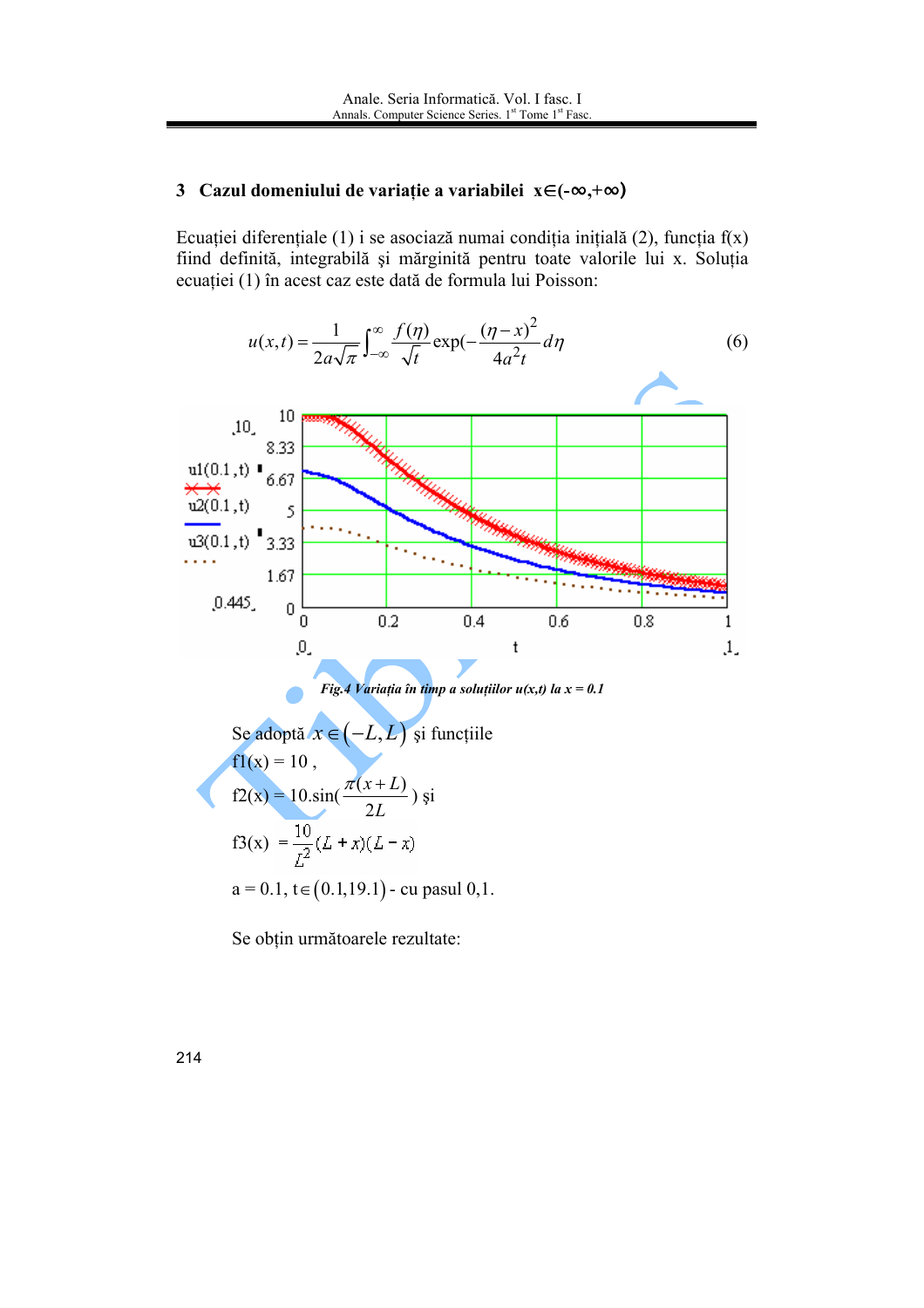|                        |    |        | 2  | 3              | 4   |
|------------------------|----|--------|----|----------------|-----|
| V<br>$\qquad \qquad =$ | 1  | $-0.5$ | 10 | 0              | 0   |
|                        | 2  | $-0.4$ | 10 | 3.09017        | 3.6 |
|                        | 3  | $-0.3$ | 10 | 5.877853       | 6.4 |
|                        | 4  | $-0.2$ | 10 | 8.09017        | 8.4 |
|                        | 5  | $-0.1$ | 10 | 9.510565       | 9.6 |
|                        | 6  | 0      | 10 | 10             | 10  |
|                        | 7  | 0.1    | 10 | 9.510565       | 9.6 |
|                        | 8  | 0.2    | 10 | 8.09017        | 8.4 |
|                        | 9  | 0.3    | 10 | 5.877853       | 6.4 |
|                        | 10 | 0.4    | 10 | 3.09017        | 3.6 |
|                        | 11 | 0.5    | 10 | 1.224606-10-15 | 0   |



#### 4 Concluzii

Din rezultatele numerice obținute prin rezolvarea problemelor menționate se evidențiază următoarele concluzii:

• Function 
$$
\frac{1}{\sqrt{t}} \exp(\frac{-(\xi - x)^2}{4a^2 t})
$$
 este soluție a ecuației (1);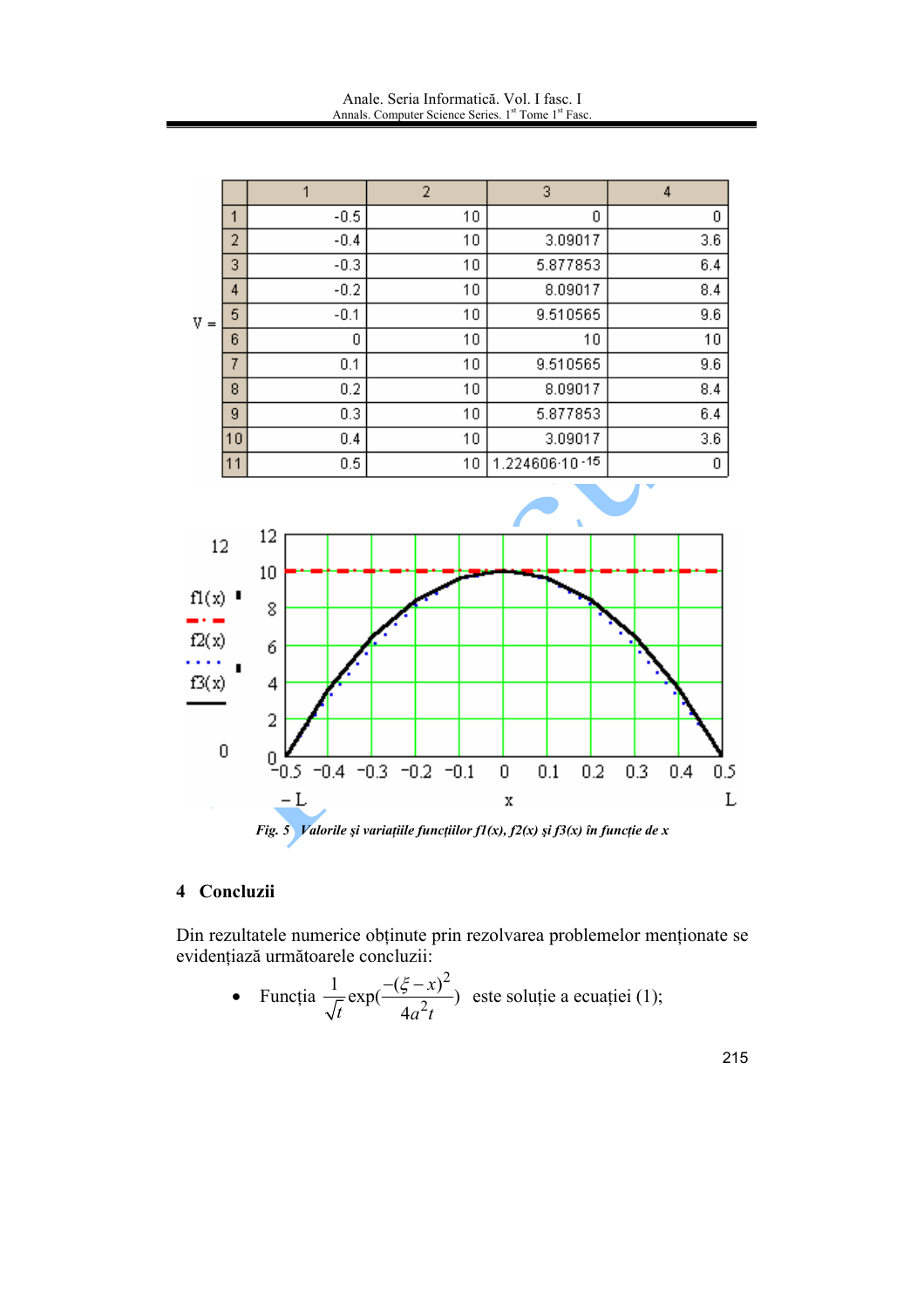Scriem ecuația (1) sub forma  $F(u) = \frac{\partial^2 u}{\partial x^2} - \frac{\partial u}{\partial y} = 0$ , adică luăm  $\bullet$ 

a =1, rezultat exprimat prin înlocuirea lui t prin  $\frac{y}{a^2}$ . Dacă u(x,y) este o soluție a lui  $F(x,y)$  atunci și  $U(x,y)$  va fi o soluție a lui  $F(x,y)$ , unde:

$$
U(x, y) = \frac{1}{\sqrt{y}} \exp(\frac{-x^2}{4y}) * u(\frac{x}{y}, \frac{-1}{y});
$$

Soluțiile ecuației lui Poisson corespnzătoare funcțiilor analizate  $\bullet$ sunt reprezentate în figura 6:



Variația soluțiilor ecuației lui Poisson pentru  $x=0$  și t în intervalul 0.1...3.1 Fig.6

Eroarea relativă a funcțiilor f2(x) și f3(x) pe intervalul  $x = (0,0.2)$  $\bullet$ si eroarea solutiilor corespunzătoare  $u2(0.1,t)$  și  $u3(0.1,t)$  sunt reprezentate în fig.7 și 8: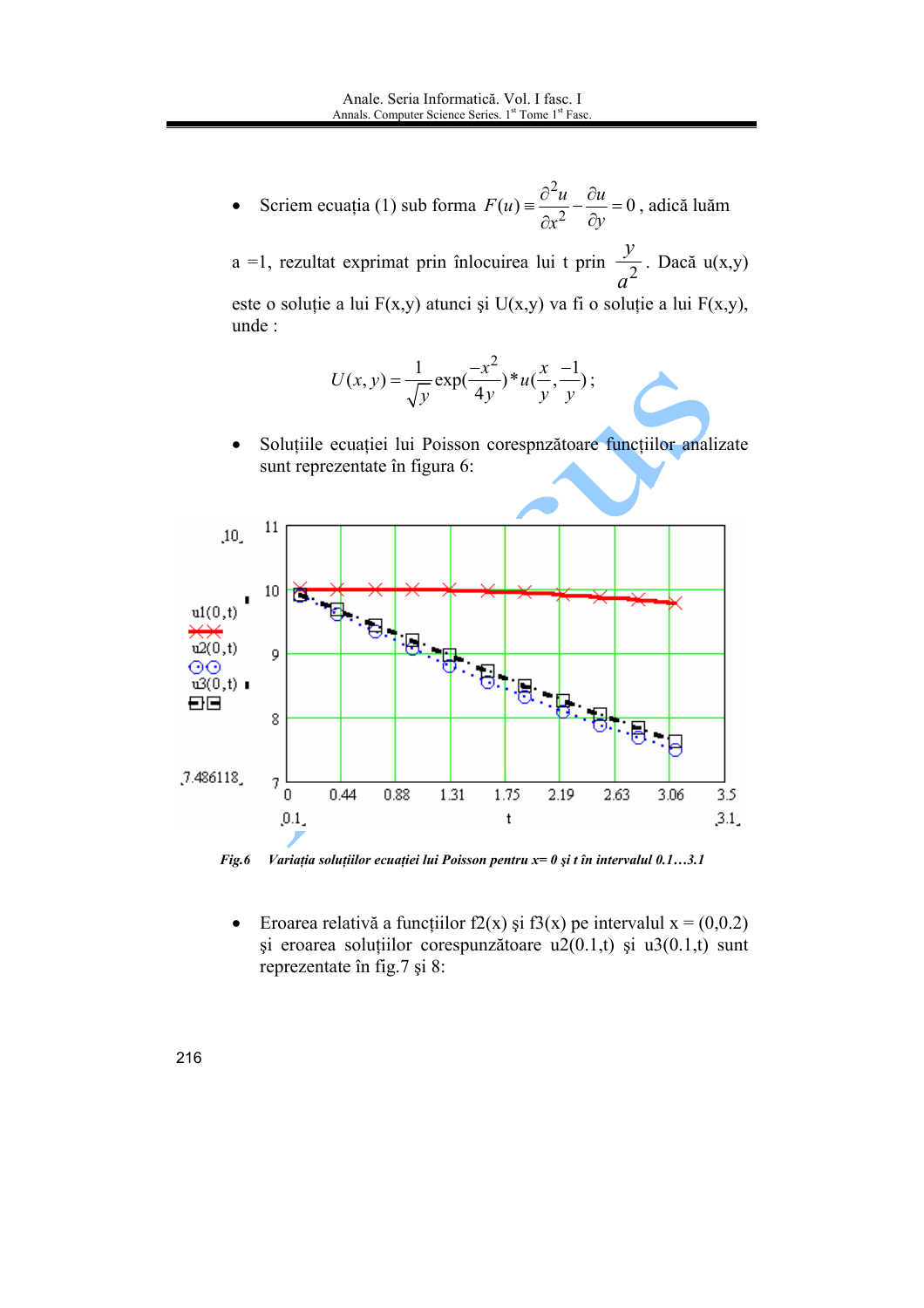

În cazul soluției lui Poisson se obțin, în funcție de soluțiile  $\bullet$ inițiale analizate următoarele erori relative: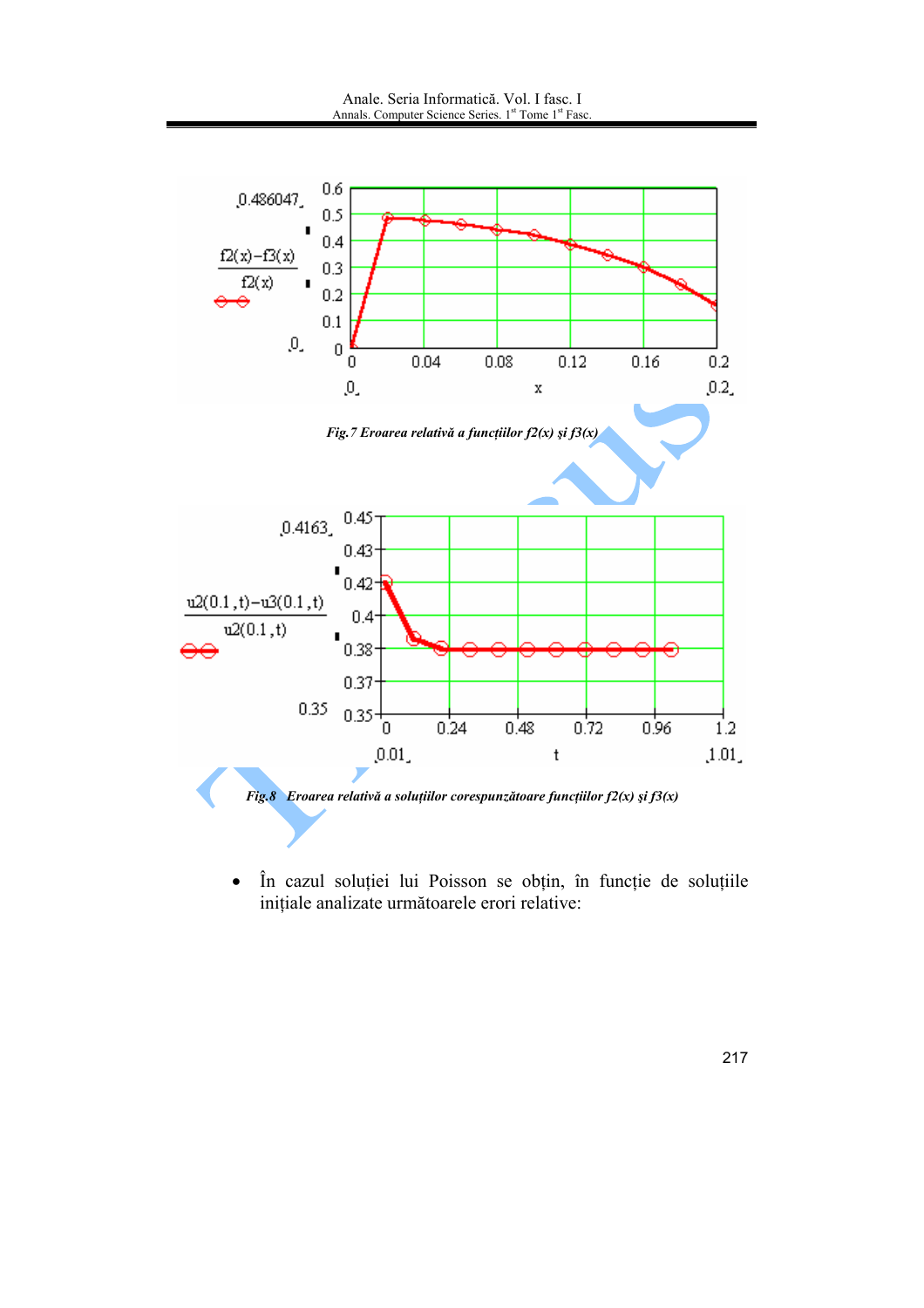

Fig.9 Eroarea relativă în modul a funcțiilor analizate în soluția lui Poisson



Fig.10 Eroarea relativă în modul a soluțiilor corespunzătoare funcțiilor analizate

### **Bibliografie**

- Ciorănescu, N., Tratat de matematici speciale, E.D.P.,  $[Cio63]$ București, 1963.
- Myskis, A.D., Advanced Mathematics for Engineers, Mir [ $Mys75$ ] Publishers, Moscow, 1975
- Olaru, V., Stănășilă, T., Ecuații diferențiale și cu derivate  $[OS82]$ parțiale, Editura Tehnică, București, 1982.